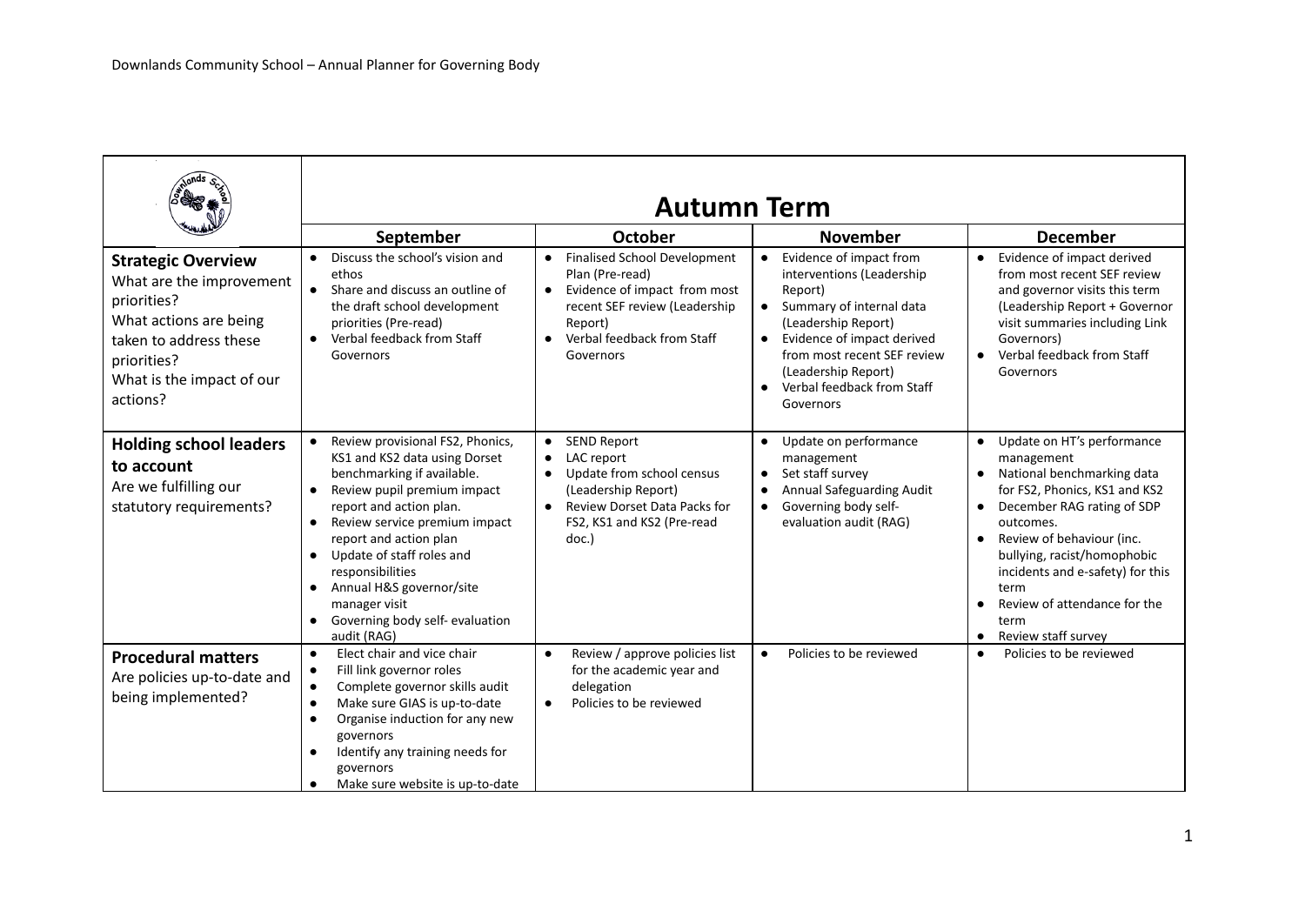|                                                              | Check SCR in relation to statutory<br>$\bullet$<br>checks for Governors<br>Governors to read annual policies<br>$\bullet$<br>and sign declaration to show that<br>we have understood and agree to<br>adhere to detail:<br>Confidentiality<br>Code of conduct<br>Child protection<br><b>KCSIE</b><br>Admissions<br><b>Governor Visits</b><br>Standing orders and<br><b>Financial Admin regulations</b><br>Update and publish register of<br><i>interests</i> |                                                                          |                                                                                   |                                                                                               |
|--------------------------------------------------------------|-------------------------------------------------------------------------------------------------------------------------------------------------------------------------------------------------------------------------------------------------------------------------------------------------------------------------------------------------------------------------------------------------------------------------------------------------------------|--------------------------------------------------------------------------|-----------------------------------------------------------------------------------|-----------------------------------------------------------------------------------------------|
| <b>Financial effectiveness</b><br>Is money being well spent, | Update register of interests<br>$\bullet$<br>Approve delegation of powers to                                                                                                                                                                                                                                                                                                                                                                                | Review school budget forecast<br>Consider Autumn census and<br>$\bullet$ | <b>Voluntary Funds</b><br>$\bullet$<br>Review school budget forecast<br>$\bullet$ | Review school budget forecast<br>$\bullet$<br><b>Review Financial Procedures</b><br>$\bullet$ |
| linked to school priorities?                                 | <b>Head and Chair</b><br>Approve pupil premium spend<br>$\bullet$                                                                                                                                                                                                                                                                                                                                                                                           | impact on future funding<br>Review key spending priorities               | Plan for redundancy and<br>$\bullet$<br>restructuring process*                    | Policy<br><b>Consider Schools Financial</b><br>$\bullet$                                      |
|                                                              | Approve service premium spend<br>$\bullet$<br>Review school budget forecast<br>$\bullet$                                                                                                                                                                                                                                                                                                                                                                    | against SDP<br>Plan for redundancy and                                   |                                                                                   | Value Standards (SFVS)<br>Plan for redundancy and<br>$\bullet$                                |
|                                                              | Plan for redundancy and<br>restructuring process*                                                                                                                                                                                                                                                                                                                                                                                                           | restructuring process*                                                   |                                                                                   | restructuring process*                                                                        |
| <b>Pre-read documents</b>                                    | Agenda/Minutes<br>$\bullet$<br>Annual polices to be reviewed<br>$\bullet$                                                                                                                                                                                                                                                                                                                                                                                   | Agenda/Minutes<br><b>Finalised SDP</b>                                   | Agenda/Minutes<br>$\bullet$<br>Leadership Report<br>$\bullet$                     | Agenda/Minutes<br>$\bullet$<br>Leadership Report                                              |
| To be issued on 6 days                                       | Pupil Premium Impact report and<br>$\bullet$                                                                                                                                                                                                                                                                                                                                                                                                                | Leadership Impact Evaluation<br>$\bullet$                                | Policies to be reviewed<br>$\bullet$                                              | Policies to be reviewed<br>$\bullet$                                                          |
| before the meeting, using                                    | action plan                                                                                                                                                                                                                                                                                                                                                                                                                                                 | Report                                                                   |                                                                                   | Staff survey<br>$\bullet$                                                                     |
| <b>Microsoft Teams</b>                                       | Approve Sports Premium Spend<br>$\bullet$<br>Draft SDP<br>$\bullet$                                                                                                                                                                                                                                                                                                                                                                                         | Dorset Data Pack<br>Policies to be reviewed                              |                                                                                   | <b>Inspection Data Summary</b><br>Reports (IDSR)                                              |
|                                                              | Register of interests<br>$\bullet$                                                                                                                                                                                                                                                                                                                                                                                                                          | SEND report<br>$\bullet$                                                 |                                                                                   | Governor visit reports<br>$\bullet$                                                           |
|                                                              |                                                                                                                                                                                                                                                                                                                                                                                                                                                             | LAC report<br>$\bullet$                                                  |                                                                                   | <b>Dorset Council External</b><br>$\bullet$                                                   |
|                                                              |                                                                                                                                                                                                                                                                                                                                                                                                                                                             | <b>Dorset Council External</b><br><b>Challenge Reports</b>               |                                                                                   | <b>Challenge Reports</b>                                                                      |

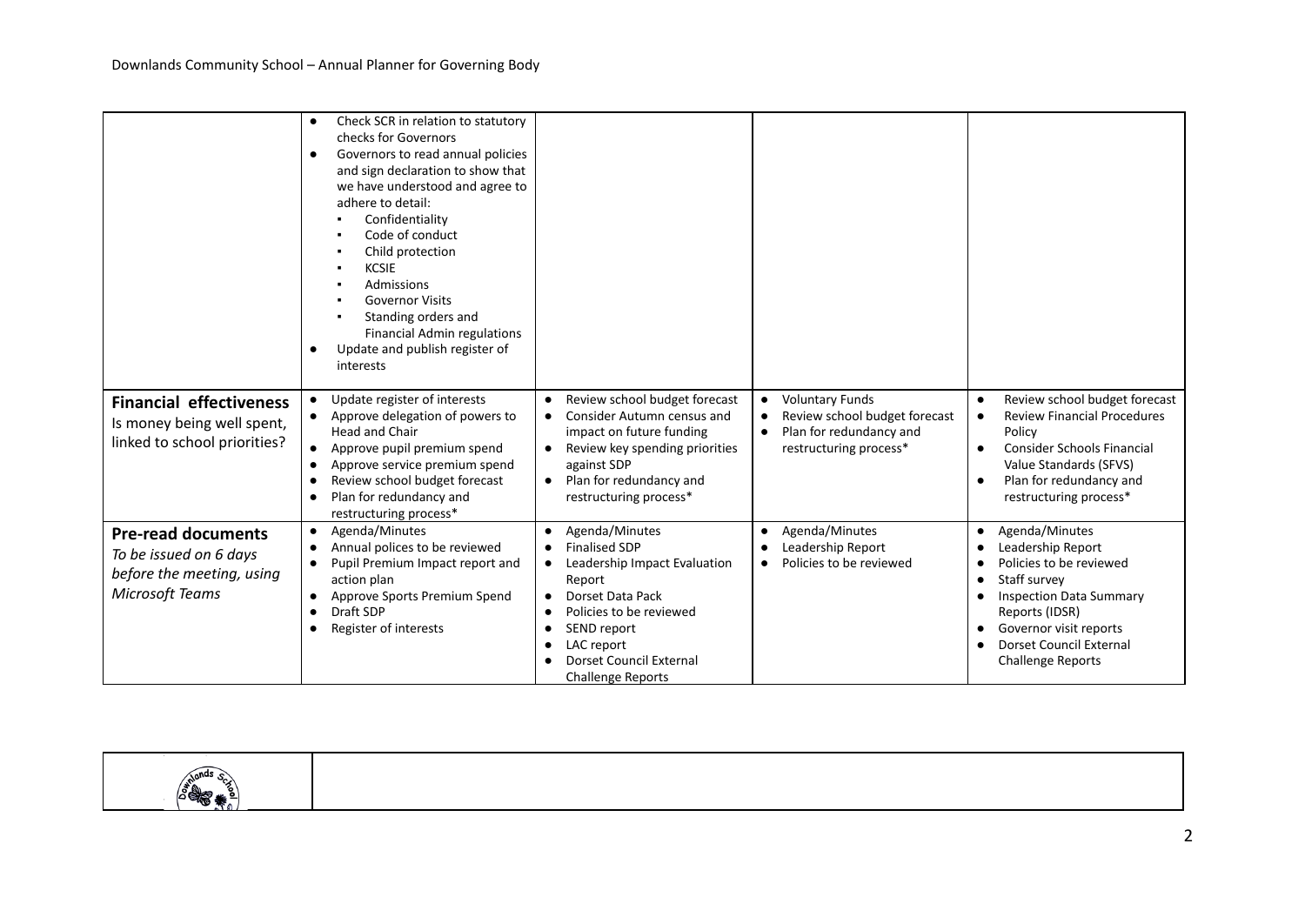|                                                                                                                                                                                  | <b>Spring Term</b>                                                                                                                                                                                   |                                                                                                                                                                                                                                                                                              |                                                                                                                                                                                                                                                                                                                                                        |  |
|----------------------------------------------------------------------------------------------------------------------------------------------------------------------------------|------------------------------------------------------------------------------------------------------------------------------------------------------------------------------------------------------|----------------------------------------------------------------------------------------------------------------------------------------------------------------------------------------------------------------------------------------------------------------------------------------------|--------------------------------------------------------------------------------------------------------------------------------------------------------------------------------------------------------------------------------------------------------------------------------------------------------------------------------------------------------|--|
|                                                                                                                                                                                  | January                                                                                                                                                                                              | <b>February</b>                                                                                                                                                                                                                                                                              | <b>March</b>                                                                                                                                                                                                                                                                                                                                           |  |
| <b>Strategic Overview</b><br>What are the improvement<br>priorities?<br>What actions are being<br>taken to address these<br>priorities?<br>What is the impact of our<br>actions? | Verbal update from HT from last GB meeting<br>$\bullet$<br>Verbal feedback from Staff Governors<br>$\bullet$<br>Set parent survey<br>$\bullet$                                                       | Evidence of impact from interventions<br>$\bullet$<br>(Leadership Report)<br>Summary of internal data (Leadership<br>$\bullet$<br>Report)<br>Evidence of impact derived from most<br>$\bullet$<br>recent SEF review (Leadership Report)<br>Verbal feedback from Staff Governors<br>$\bullet$ | Evidence of impact from interventions<br>$\bullet$<br>(Leadership Report)<br>Evidence of impact derived from most<br>$\bullet$<br>recent SEF review and governor visits this<br>term (Leadership Report + Governor visit<br>summaries including Link Governors)<br>Verbal feedback from Staff Governors<br>$\bullet$                                   |  |
| <b>Holding school leaders</b><br>to account<br>Are we fulfilling our<br>statutory requirements?                                                                                  |                                                                                                                                                                                                      | Update from school census (Leadership<br>$\bullet$<br>Report)<br>Review KS2 mock SATs and future forecast<br>$\bullet$<br>Review staff questionnaire<br>Review parent survey<br>$\bullet$                                                                                                    | March RAG rating of SDP outcomes<br>$\bullet$<br>Safeguarding audit and action plan -<br>$\bullet$<br>yearly report<br>Review of behaviour (inc. bullying,<br>$\bullet$<br>racist/homophobic incidents and<br>e-safety) for this term<br>Review of attendance for the term<br>$\bullet$<br>Governing body self- evaluation audit<br>$\bullet$<br>(RAG) |  |
| Procedural<br>Are policies up-to-date and<br>being implemented?                                                                                                                  | Make sure GIAS is up-to-date<br>$\bullet$<br>Organise induction for any new governors<br>$\bullet$<br>Identify any training needs for governors<br>$\bullet$<br>Policies to be reviewed<br>$\bullet$ | Policies to be reviewed<br>$\bullet$                                                                                                                                                                                                                                                         | Policies to be reviewed<br>$\bullet$                                                                                                                                                                                                                                                                                                                   |  |
| <b>Financial effectiveness</b><br>Is money being well spent,<br>linked to school priorities?                                                                                     | Review school budget forecast<br>$\bullet$<br>Implementing redundancy and restructuring<br>$\bullet$<br>process*                                                                                     | Review school budget forecast<br>$\bullet$<br><b>Best Value Statement</b><br>$\bullet$<br>Review progress of SFVS<br>$\bullet$<br>Review contract schedule<br>Implementing redundancy and restructuring<br>process*                                                                          | Review school budget forecast<br>$\bullet$<br>Consider changes required to the staffing<br>$\bullet$<br>structure for the next academic year<br>Complete and sign off SFVS return - to<br>$\bullet$<br>be submitted to DC by 31 March<br>Implementing redundancy and<br>$\bullet$<br>restructuring process*                                            |  |
| <b>Pre-read documents</b><br>To be issued on 6 days<br>before the meeting, using<br><b>Microsoft Teams</b>                                                                       | Agenda/Minutes<br>$\bullet$<br>Policies to be reviewed<br>$\bullet$                                                                                                                                  | Agenda/Minutes<br>Leadership report<br>Policies to be reviewed<br>Outcomes of parent survey                                                                                                                                                                                                  | Agenda/Minutes<br>$\bullet$<br>Leadership report<br>Safeguarding annual report                                                                                                                                                                                                                                                                         |  |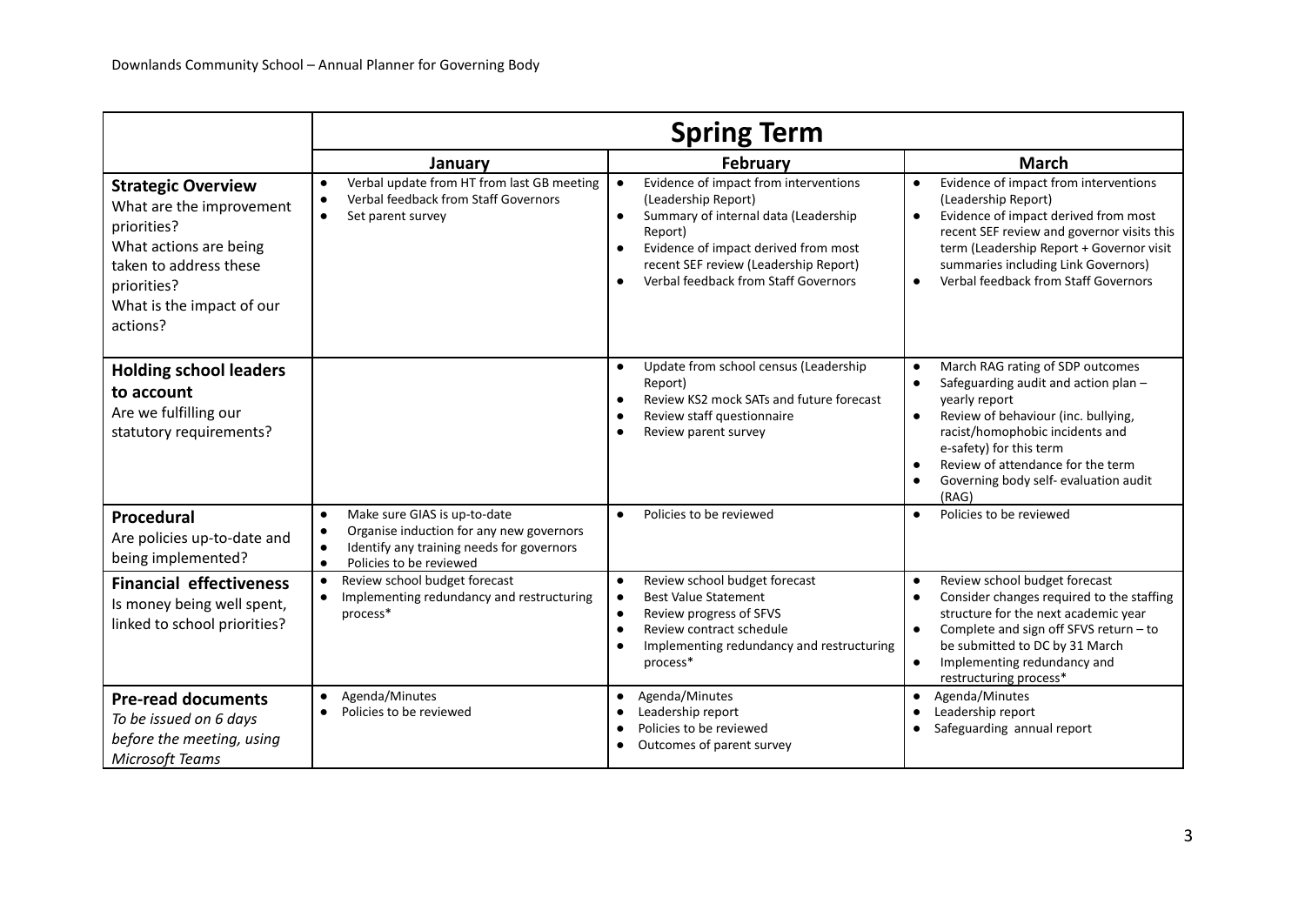|                                                                                                                                                                                  | <b>Summer Term</b>                                                                                                                |                                                                                                                                                               |                                                                                                                                                                                                                                                                                                       |                                                                                                                                                                                                                                                                                                                                                                                                                                                                                                                     |
|----------------------------------------------------------------------------------------------------------------------------------------------------------------------------------|-----------------------------------------------------------------------------------------------------------------------------------|---------------------------------------------------------------------------------------------------------------------------------------------------------------|-------------------------------------------------------------------------------------------------------------------------------------------------------------------------------------------------------------------------------------------------------------------------------------------------------|---------------------------------------------------------------------------------------------------------------------------------------------------------------------------------------------------------------------------------------------------------------------------------------------------------------------------------------------------------------------------------------------------------------------------------------------------------------------------------------------------------------------|
|                                                                                                                                                                                  | April                                                                                                                             | May                                                                                                                                                           | June                                                                                                                                                                                                                                                                                                  | July                                                                                                                                                                                                                                                                                                                                                                                                                                                                                                                |
| <b>Strategic Overview</b><br>What are the improvement<br>priorities?<br>What actions are being<br>taken to address these<br>priorities?<br>What is the impact of our<br>actions? | Evidence of impact from<br>$\bullet$<br>interventions (Leadership Report)<br>Verbal feedback from Staff<br>$\bullet$<br>Governors | Evidence of impact from<br>$\bullet$<br>coaching and performance<br>management (Leadership<br>Report)<br>Verbal feedback from Staff<br>$\bullet$<br>Governors | Evidence of impact from<br>$\bullet$<br>interventions (Leadership<br>Report)<br>Summary of internal data<br>$\bullet$<br>(Leadership Report)<br>Evidence of impact derived<br>$\bullet$<br>from most recent SEF review<br>(Leadership Report)<br>Verbal feedback from Staff<br>$\bullet$<br>Governors | Evidence of impact derived<br>$\bullet$<br>from most recent SEF<br>review (Leadership Report)                                                                                                                                                                                                                                                                                                                                                                                                                       |
| <b>Holding school leaders</b><br>to account<br>Are we fulfilling our<br>statutory requirements?                                                                                  | Does the website meet statutory<br>$\bullet$<br>requirements?                                                                     | • How has the implementation<br>of statutory testing<br>proceeded?                                                                                            | How effective has staff CPD<br>$\bullet$<br>been this year? What changes<br>should be made for next year?<br>Update from school census<br>$\bullet$<br>(Leadership Report)                                                                                                                            | Have performance<br>$\bullet$<br>management reviews been<br>completed?<br>Provisional benchmarking<br>$\bullet$<br>data for statutory<br>assessment<br>Final RAG rating of SDP<br>outcomes<br>Review of behaviour (inc.<br>$\bullet$<br>bullying, racist/homophobic<br>incidents and e-safety) for<br>this term<br>Review of attendance for<br>the term<br>Governing body self-<br>evaluation audit (RAG),<br>including review of<br>governor attendance, link<br>governor activity and<br>learning walks completed |
| Procedural                                                                                                                                                                       | Make sure GIAS is up-to-date<br>$\bullet$                                                                                         | Policies to be reviewed<br>$\bullet$                                                                                                                          | Policies to be reviewed<br>$\bullet$                                                                                                                                                                                                                                                                  | Policies to be reviewed<br>$\bullet$                                                                                                                                                                                                                                                                                                                                                                                                                                                                                |